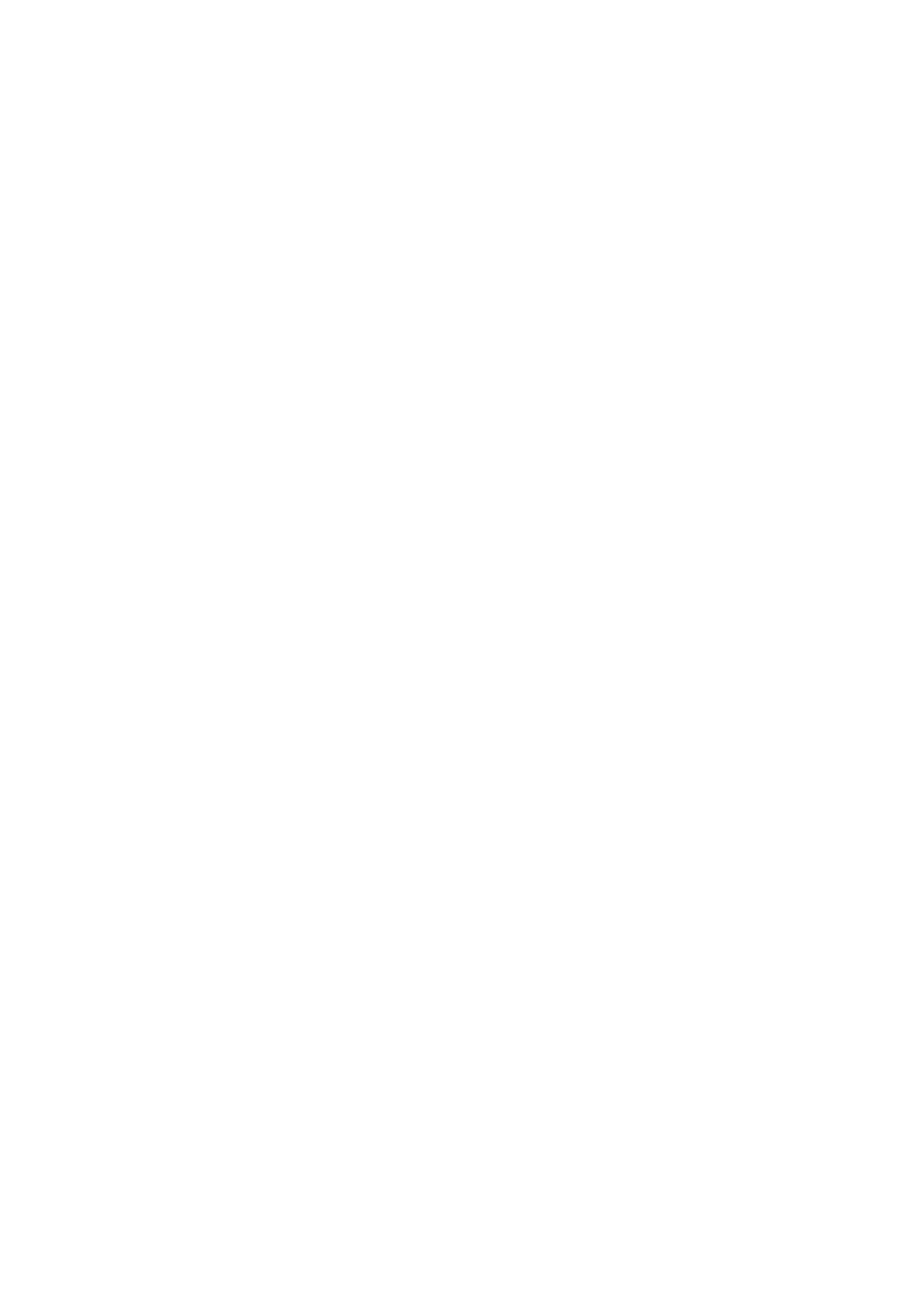Sacred Heart Catholic Primary School is committed to safeguarding and promoting the welfare of children and young people and expects all staff and volunteers to share this commitment.

# **1. Purpose and Aims**

The school takes seriously its responsibility to safeguard and promote the welfare of the children and people in its care. Meeting a pupil's intimate care needs is one aspect of safeguarding.

The Governing body recognises its duties and responsibilities in relation to the Equalities Act 2010 which requires that any pupil with an impairment that affects his/her ability to carry out day-to-day activities must not be discriminated against.

# **2. Definition**

Intimate care can be defined as any care which involves washing, touching or carrying out a procedure to intimate personal areas which most people usually carry out themselves but some pupils are unable to do because of their young age, physical difficulties or other special needs. Examples include care associated with continence and menstrual management as well as more ordinary tasks such as help with washing, toileting or dressing. It also includes supervision of pupils involved in intimate self-care.

Intimate care can include:

- feeding
- oral care
- washing
- dressing/undressing
- toileting
- menstrual care
- gastrostomy feeding
- first aid
- supervision of a child involved in intimate care

This intimate care guidance should be read in conjunction with the school's policies as below;

- Safeguarding policy
- Whistle blowing guidance
- Health & Safety policy
- Special Education Needs policy
- Supporting pupils with medical conditions policy
- Physical intervention guidance

The Governing Body is committed to ensuring that all staff responsible for the intimate care of pupils will undertake their duties in a professional manner at all times. It is acknowledged that these adults are in a position of great trust.

We recognise that there is a need to treat all pupils, whatever their age, gender, disability, religion, ethnicity or sexual orientation with respect and dignity when intimate care is given. The child's welfare is of paramount importance and his/her experience of intimate and personal care should be a positive one. It is essential that every pupil is treated as an individual and that care is given gently and sensitively: no pupil should be attended to in a way that causes distress or pain.

Staff will work in close partnership with parent/carers and other professionals to share information and provide continuity of care.

Where pupils with complex and/or long term health conditions have a health care plan in place, the plan should, where relevant, take into account the principles and best practice guidance in this intimate care policy.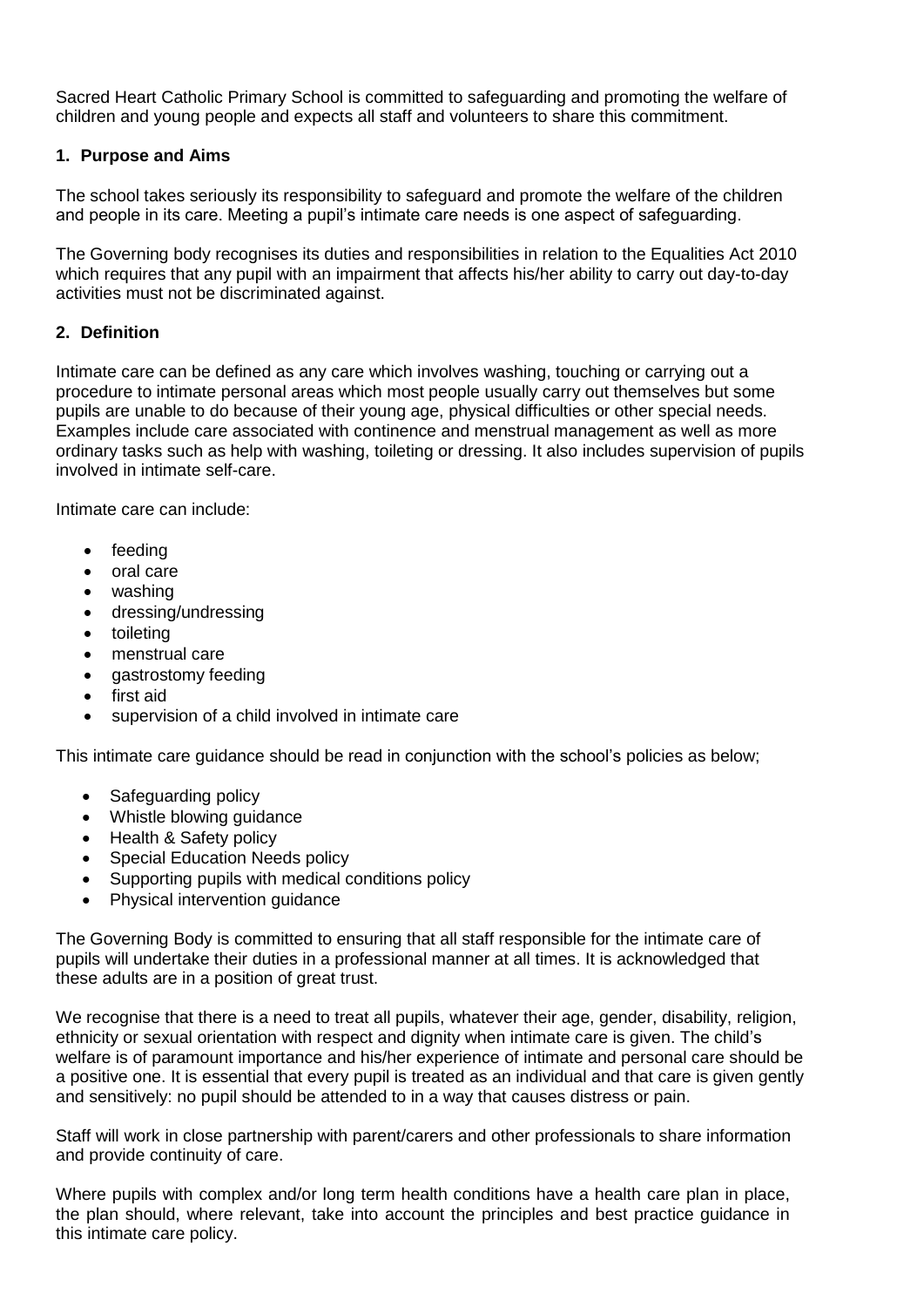Members of staff must be given the choice as to whether they are prepared to provide intimate care to pupils.

All staff undertaking intimate care must be given appropriate training.

The Intimate Care Guidance has been developed to safeguard children and staff. It applies to everyone involved in the intimate care of children.

### **3. Principles of intimate care**

The following are the fundamental principles upon which the policy and guidelines are based:

- Every child has the right to be safe
- Every child has the right to personal privacy
- Every child has the right to be valued as an individual
- Every child has the right to be treated with dignity and respect
- Every child has the right to be involved and consulted in their own intimate care to the best of their abilities
- Every child has the right to express their views on their own intimate care and to have such views taken into account
- Every child has the right to have levels of intimate care that are as consistent as possible

#### **4. Best Practice - Pupils**

Pupils who require regular assistance with intimate care have written agreements, i.e. health care plans or intimate care plans agreed by staff, parents/carers and any other professionals actively involved, such as school nurses or physiotherapists. The aim would be for the plan to be agreed at a meeting at which all key staff and the pupil should also be present wherever possible/appropriate. Any historical concerns (such as past abuse) should be taken into account. The plan should be reviewed as necessary, but at least annually, and at any time of change of circumstances, e.g. for residential trips or staff changes (where the staff member concerned is providing intimate care). They should also take into account procedures for educational visits/day trips.

Where relevant, it is good practice to agree with the pupil and parents/carers appropriate terminology for private parts of the body and functions and this should be noted in the plan.

Where a care plan is not in place, parents/carers will be informed the same day if their child has needed help with meeting intimate care needs (e.g. has had an 'accident' and wet or soiled him/herself).

Accurate records should also be kept when a child requires assistance with intimate care; these can be brief but should, as a minimum, include full date, times and any comments such as changes in the child's behaviour. It should be clear who was present in every case. These records will be kept in the child's file and available to parents/carers on request.

Every child's right to privacy and modesty will be respected. Wherever possible, the pupil's wishes and feelings should be sought and taken into account.

All pupils will be supported to achieve the highest level of autonomy that is possible given their age and abilities. Staff will encourage each individual pupil to do as much for his/herself as possible.

The religious views, beliefs and cultural values of children and their families should be taken into account, particularly as they might affect certain practices or determine the gender of the carer.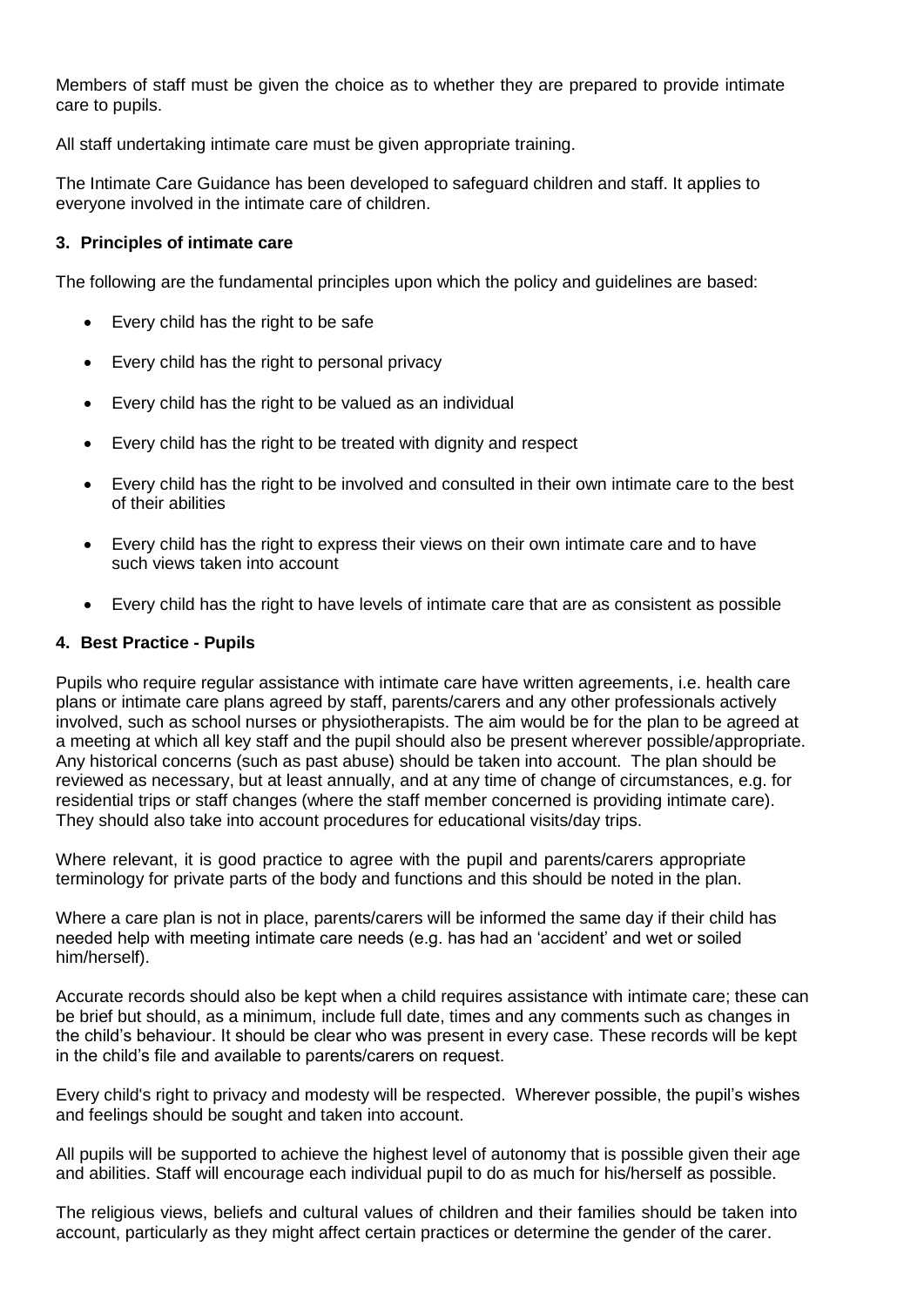# **5. Best Practice – Staff**

Staff who provide intimate care are trained in personal care (e.g. moving and handling) according to the needs of the pupil. Staff should be fully aware of best practice regarding infection control, including the requirement to wear disposable gloves and aprons where appropriate.

Staff will be supported to adapt their practice in relation to the needs of individual pupils taking into account developmental changes such as the onset of puberty and menstruation.

Staff who provide intimate care should speak to the pupil and explain what they are doing and communicate with all children in a way that reflects their ages. It is the responsibility of all staff to ensure that they are aware of the child's method and level of communication.

An individual member of staff will approach another appropriate adult when they need to assist a pupil with intimate care. Staff should never be alone when they assist with the intimate care of a pupil.

Whilst safer working practice is important, such as in relation to staff caring for a pupil of the same gender, there is research which suggests there may be missed opportunities for children and young people due to over anxiety about risk factors; ideally, every pupil should have a choice regarding the member of staff. There might also be occasions when the member of staff has good reason not to work with a pupil. It is important that the process is transparent so that all issues stated above can be respected; this can best be achieved through a meeting with all parties, as described above, to agree what actions will be taken, where and by whom.

Adults who assist pupils with intimate care should be employees of the school, not students or volunteers, and therefore have the usual range of safer recruitment checks, including enhanced DBS checks.

All staff should be aware of the school's confidentiality policy. Sensitive information will be shared only with those who need to know.

No member of staff will carry a mobile phone, camera or similar device whilst providing intimate care.

Health & Safety guidelines should be adhered to regarding waste products.

#### **6. Safeguarding**

The Governors and staff at Sacred Heart Catholic Primary School recognise that pupils with special needs are particularly vulnerable to all types of abuse.

The school's child protection procedures will be adhered to.

From a safeguarding perspective it is acknowledged that intimate care involves risks for children and adults as it may involve staff touching private parts of a pupil's body. In this school best practice will be promoted and all adults will be encouraged to be vigilant at all times, to seek advice where relevant and take account of safer working practice.

If a member of staff has any concerns about physical changes in a pupil's presentation e.g. unexplained marks, bruises, etc s/he will immediately report concerns to the Safeguarding Designated Officer for Child Protection or Head teacher. A clear written record of the concern will be completed and a referral made to the Local Authority Designated Officer if appropriate, in accordance with the school's child protection procedures. Parents/carers will be asked for their consent or informed that a referral is necessary prior to it being made but this should only be done where such discussion and agreement-seeking will not place the child at increased risk of suffering significant harm.